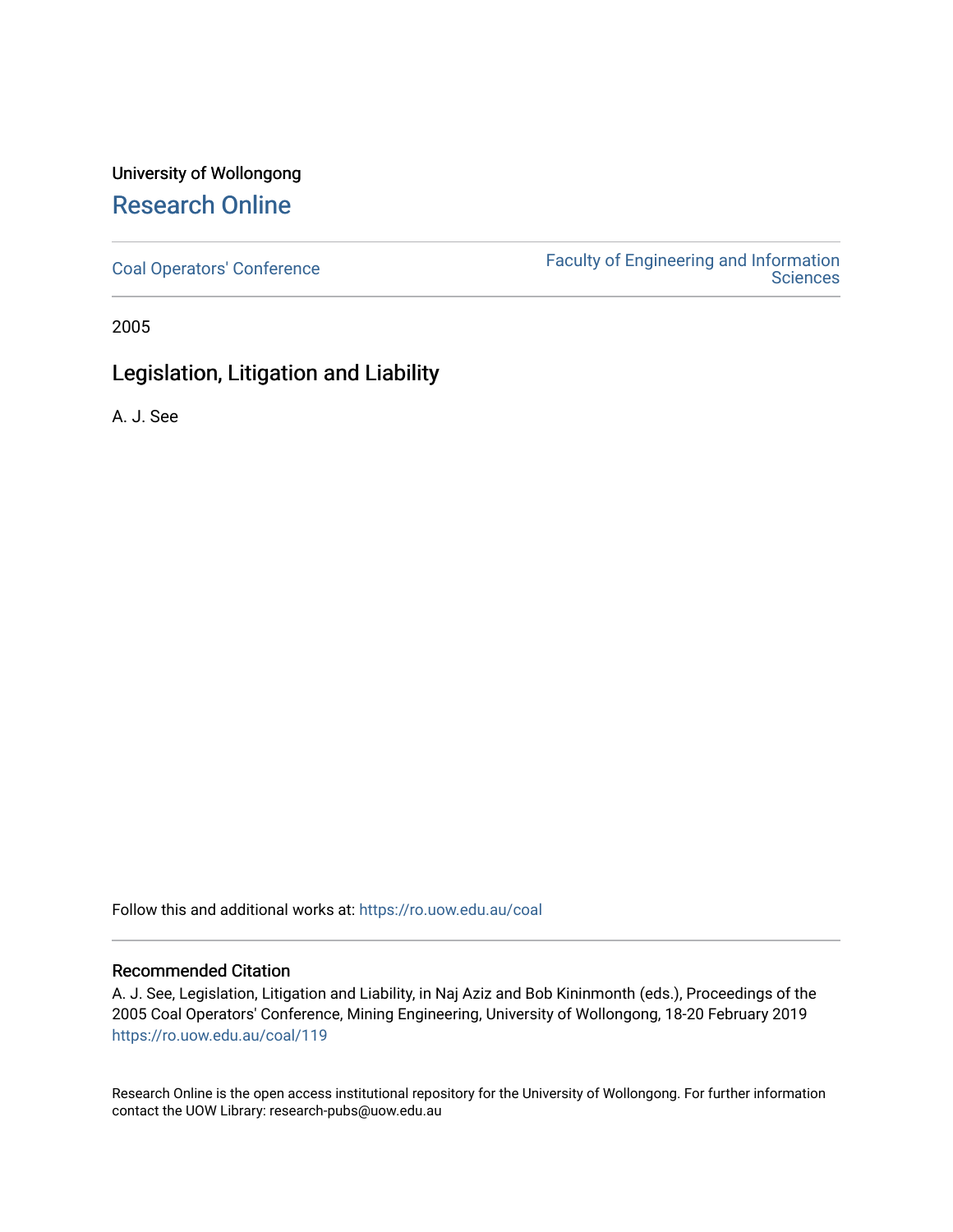# **Legislation, Litigation and Liability**

# **A J See1**

#### **ABSTRACT**

Safety and health at work is about people. It is about people who plan for work, organise work and perform work. It is about those who come in contact with the workplace and those who are responsible for the workplace.

There are wider ranging safety and health obligations that are imposed on the industry stakeholders that span all phases of the production process. In all cases, those responsible for discharging the obligations must ask the questions: Is what we propose safe?, can it be done safer? and are we sure?

What we learn from recent legal cases before the courts is that it is essential that all stakeholders work together in a collaborative way when discharging these obligations.

Safety and health at work cannot become an issue that is viewed only through the eyes of a single stakeholder group. The reason for this is quite simple. The interrelatedness of the responsibilities that are imposed on each of the stakeholder groups, means that the performance based legislation simply wont work, where an active model of communication and consultation is not in place.

### **INTRODUCTION**

Australian workplace health and safety law has been the subject of much debate over the past several decades. In the late 1980s and early 1990s, many of the state based mining and non-mining laws were recast with a view to making health and safety a fundamental part of the production process.

Often the language of those involved in that debate spoke of pre-Robens versus post Robens legislation, with the predominant view being that performance based legislation in the style advocated by Lord Robens (Safety and Health at Work, 1972), was the panacea for ensuring health and safety at work. That is, what was required was legislating for outcomes, not prescribing the way in which safety was to be achieved.

But performance based legislation may not, in itself, be always that easy to implement.

While Australia's safety and health laws are arguably among the best in the world, there nonetheless remains a good deal of debate as to how the obligations of the individual stakeholders should be carried out. This paper seeks to highlight some of the issues that are pertinent to the debate, through an examination of some recent case law. The analysis takes place not for the purposes of examining the behaviour of the parties, but more to gain a better insight into the nature of the issues that form the backdrop to the potential legislation, litigation and liability that faces the coal mine operator.

# **THE LEGISLATIVE BACKDROP**

#### **Understanding the obligations of the coal operator and the site senior executive**

The starting point for any analysis of this type must be the current legislative backdrop and what I intend to do is to consider this backdrop from a Queenslander's perspective.

The Queensland *Coal Mining Safety and Health Act* 1999 has two objectives, to protect the safety and health of persons at coal mines and persons who may be affected by coal mining operations and to require that the risk of injury or illness to any person resulting from coal mining operations be at an acceptable level (Section 6).

The primary obligations imposed on the coal mine operator focus on the place of work, the plant and the systems and people and it is through the role of the site senior executive that these obligations are discharged.

The most critical activity for the site senior executive is to ensure on behalf of the operator, that it develops and implements a safety and health management system for the mine and that it is supported by a management structure that will ensure that the system works.

The importance of having an effective management structure is made quite clear when one reflects on some of what the safety and health management system needs to do. For example, the system (Section 62) must:

- define the coal mine operator's safety and health policy;
- contain a plan to implement the coal mine operator's safety and health policy;
- state how the coal mine operator intends to develop the capabilities and support mechanisms necessary to achieve the policy; and
- include principal hazard management plans and standard operating provisions.

Yet the management structure of the operating company is not alone when it comes to the effective implementation of some of these responsibilities. Under Queensland law, the legislature has placed significant importance on the tri-partite responsibilities of all of the industry partners and this is evident in the roles given to the Safety and Health Council (Part 6), the Industry (Part 7) and Site (Part 8) Health and Safety Representatives.

The point to be made is that the legislative arrangements for the coal mine operator are complex and involve many stakeholders.

The following two case studies have been selected to demonstrate these complexities.

### **A CONSIDERATION OF THE OBLIGATIONS IN THE CASE OF GRETLEY**

#### **Background**

On 14 November 1996, four mine workers at the Gretley Colliery were killed, when the continuous miner they were operating holed into abandoned workings of the Young Wallsend Colliery (YWC) causing a sudden inrush of water. Such was the force of the inrush that the 45 tonne continuous miner was moved 20 metres inbye and found after the accident, positioned diagonally across the heading.

*A central factor in the disaster was that the south east boundaries of the old workings were always 100 metres or more closer to the proposed mining activity boundaries for 50/51 panel than the official mine plans for the colliery were depicting at all relevant times.*

As a result of the fatalities and following a judicial inquiry before the Court of Coal Mines Regulation and a coroner's inquest, 52 charges were brought against the corporate defendants, the Newcastle Wallsend Coal Company Pty Limited

<sup>1.</sup> Barrister at Law, Level 15, Inns of Court, 107 North Quay, Brisbane Qld 4000. Email: ajsee@qldbar.asn.au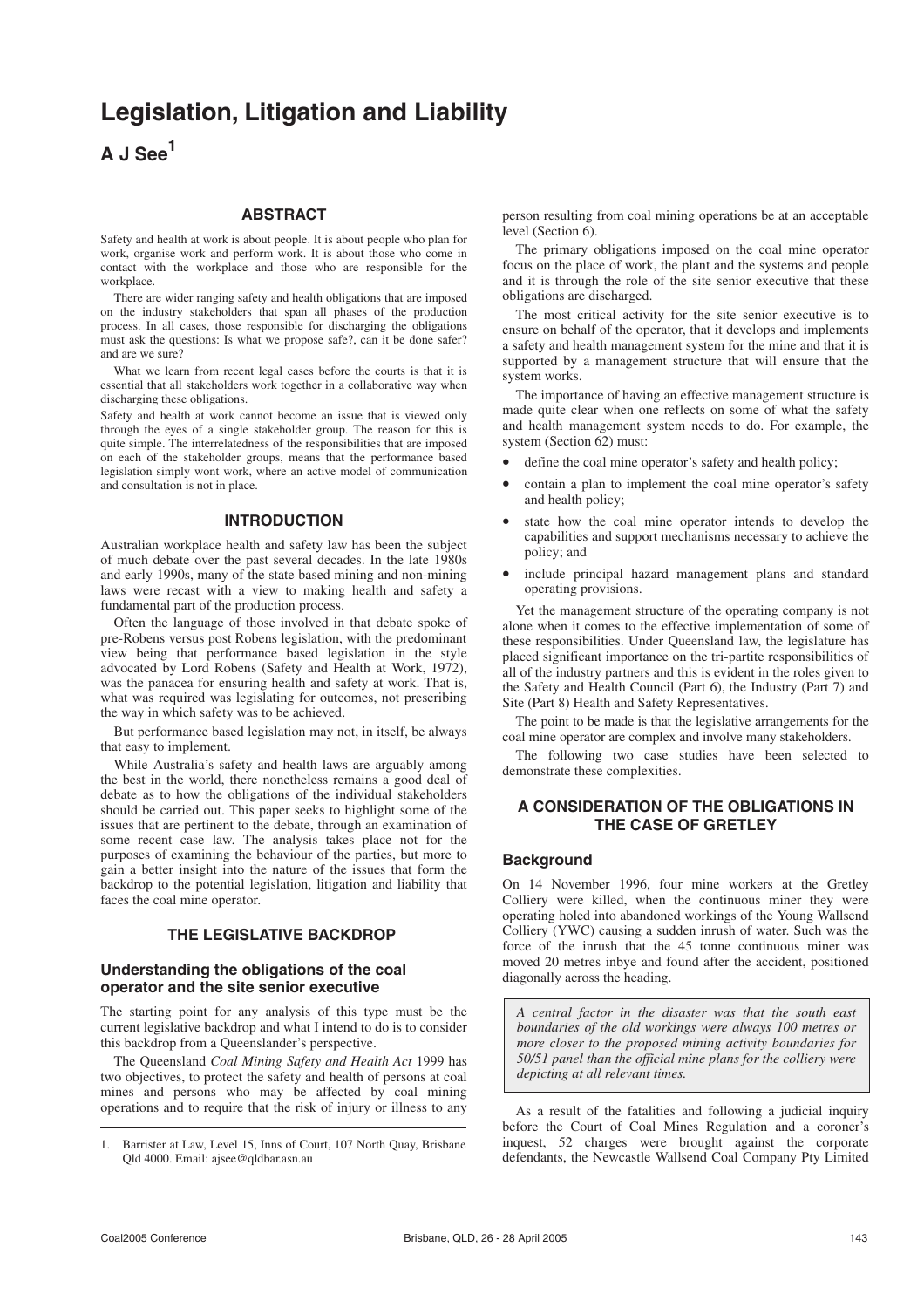(NWCC) and its parent company Oakbridge Pty Limited (Oakbridge), under the O*ccupational Health and Safety Act* 1983 (NSW) Industrial Relations Commission of New South Wales (IRC, 2004). An additional 24 charges of a similar nature were brought against eight personal defendants.

Some eight years later, the health and safety community are now considering the implications of Gretley following the decision handed down by the Industrial Relations Commission of New South Wales in Court Session on 9 August last year.

In the case of the corporate defendants, at issue was whether they had discharged their statutory obligation under ss 15 and 16 of the *Occupational Health and Safety Act* 1983, by ensuring the health safety and welfare of their employees and those involved in the employer's undertaking.

In assessing the corporate defendants' obligations, the prosecutors brought three different types of charges against the corporations. These were:

- *planning, research and assessment charges* relating to events that had occurred between 22 March 1994 and 14 November 1996;
- *system of work charges* relating to events that had occurred between 16 September 1996 and 13 November 1996; and
- *night shift charges,* relating to events that had occurred on 13 and 14 November 1996.

#### **Planning, research and assessment charge**

The planning research and assessment charges as their name indicates relate to the original planning undertaken by the corporations prior to commencing the mining operation. These charges cover the time period from when NWCC signed the relevant coal lease with the New South Wales Department of Mineral Resources up and until the time of the accident.

The essential thrust of these charges was that it was alleged that the corporate defendants failed to undertake planning by way of properly researching available sources and information on the location and extent of YWC old workings.

#### Relevant statutory obligations

There are several relevant statutory obligations that must be understood, before an analysis of the planning charges takes place.

Firstly, the mine manager had a statutory responsibility under Section 8(2) (a) of the *Coal Mines Regulation (Methods and Systems of Working – Underground Mines)* 1984 to take such steps as may be necessary to ensure that he or she is at all times in possession of such information as would indicate or tend to indicate the presence of any disused excavations or workings, in the vicinity where work is being carried on or proposed to be carried on.

Secondly, the mine manager is also obliged under Section 37(2) of the *Coal Mines Regulation Act* 1982 that he or she will take such steps as may be necessary to ensure that at all times the manager is in possession of all available information relevant to the behaviour of strata surrounding the mine and its relationship to the safe working of the mine and all available information regarding disused excavations or workings in the vicinity of the mine.

Finally, in the case of the mine surveyor, the duties under Section 8 (g) of the *Coal Mines Survey and Plan Regulation* 1984, include the requirement that where a mine surveyor has any doubt as to the accuracy of any plans, drawings or sections of the mine not prepared by the mine surveyor, or under the supervision of the mine surveyor, which may have an effect upon the working and operation of the mine or the safety of persons at the mine, that the mine surveyor shall draw such doubt to the attention of the manager of the mine.

Let us consider these obligations within the context of the facts of the case.

#### The record tracings

At issue in relation to the planning, research and assessment charges was the reliability of the record tracings that were held by the Department of Mineral Resources. The record tracings (RT 523) were made up of three sheets.

The first sheet, *Sheet 1*, was headed '*Plan Shewing Young Wallsend Coal Workings'* and was copied from the colliery plan at the coal field office in 1892. Sheet 1 contained two sets of workings that were depicted separately by black and red ink.

According to Staunton J (IRC, 2004), the two sets of workings appear to overlay each other, particularly in the north western and south eastern boundaries, so much so that:

> *any person looking at RT 523 Sheet 1 could not help but wonder as to the precise import of the red and black workings and their relationship to each other* (at IRC, 2004, page 388).

By contrast, *Sheets 2 and 3* came into existence some time around 1980 and were created according to a departmental Minute Paper written at the time:

> *due to the fact that the workings of both seams that directly overlay each other and were shown by differing colours on the one plan of abandonment , as well as the poor condition of the plan, that a separate tracing of each working had to be made* (at IRC, 2004, page 389).

The purpose of Sheets 2 and 3 was to separate the red and black mine workings depicted on Sheet 1, with the bottom seam workings appearing to be represented in Sheet 2 and the top seam workings being reproduced in Sheet 3.

The problem that appeared to arise as a consequence of the reproductions of these workings was that:

*whoever created them interpreted Sheet 1 in a particular way. That is, the red and black workings depicted as superimposed on each other in Sheet 1 had been separated out and depicted as stand alone workings in two different seams, vertically 18 metres apart* (at IRC, 2004, page 401).

The inaccuracy of these maps proved fatal to the company and it was the preferred view of at least one witness that it was more than likely that the drawings related to the workings of the upper seam only.

According to Staunton J, the defendants failed to do research and planning properly, because they failed to independently and objectively consider anomalies in Sheet 1 that Sheets 2 and 3 didn't resolve.

In this respect there are several issues that should be noted. Firstly the court accepted the evidence of an expert witness that there were basic surveying principles ignored by the surveyor, when he was confronted with the glaring inconsistencies identified in Sheets 2 and 3.

Secondly, the court was of the view that against that backdrop, the defendants should have sought additional information from the department, such as from the Abandonment Register to clarify the extent of the workings. There was no evidence of this taking place.

Finally, an independent drilling program undertaken by the defendant established that the purported Borehole Seam workings in the south-eastern direction as depicted in Sheet 2, did not exist as had been depicted.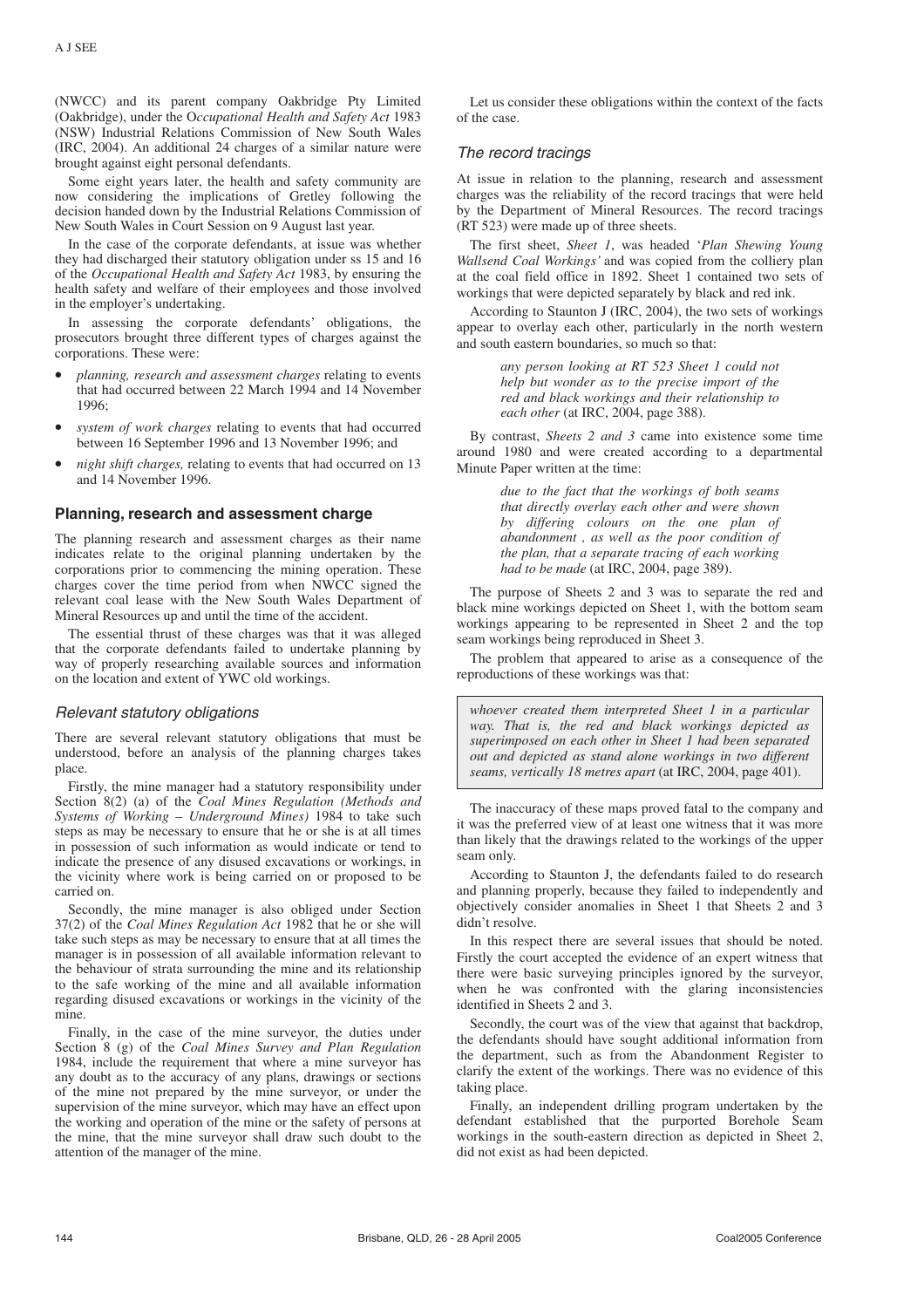To summarise the court held that the:

*Defendants did not critically scrutinise Sheets 2 and 3 seeking background information to satisfy themselves about that information causing Sheets 2 and 3 to be depicted the way they were. Furthermore, no filed notes were made of surveys, and no abandonment plan of YWC was filed; therefore there was no certainty of the extent as to the continuation of old workings. This was actually confirmed by an independent drilling report throwing doubt onto the whole situation.*

It was the court's view that the defendant's reliance on Sheets 2 and 3 as the basis for planning mining at Gretley, especially in 50/51 panel created a real and potential risk to the health and safety of its employees working in that panel.

#### Further derivative planning and research charges

What is important to observe in the Gretley analysis, is the reliance by the Crown prosecutor on derivative charges. That is, further charges that are brought about derived from an initial alleged failure. While the court recognised that the prosecutor was technically correct in casting the charges this way, his Honour was of the view that such a process could on occasions be unnecessarily duplicitous.

That being said, the court held the corporate defendants liable for the following derivative charges stemming from their failure to undertake planning and research:

- 1. the defendant's failure to accurately depict the location/ extent of YWC old workings on any mine plans;
- 2. the defendant's failure to accurately depict the location/ extent of YWC old workings on the Application submitted to the Department on the 6 September 1994;
- 3. the defendant's failure to accurately depict the location/extent of YWC old workings on the redrawn plans forwarded to the Department on the 27 October 1994; and
- 4. the defendant's failure to accurately depict the location/extent of the YWC old workings on the Variation submitted to the Department on or about 11 August 1995.

*The court dealt with these derivative charges together and found the defendant's guilty on each occasion, because once established that the defendant failed to accurately depict the YWC old workings on the initial mine plan of Gretley, they would continue to do so in all future mine plans subsequently produced by Gretley.*

#### Failure to undertake appropriate risk assessment

Another example of planning charges that were dealt with by the Court related to:

- a failure to plan by way of risk assessment for the development of 50/51 panel; and
- a failure to carry out an assessment of the risks to the health, safety and welfare of the employees and mine workers in the event of an inrush of water and/or dangerous gases.

Despite the contention of the corporate defendants that a risk assessment process had taken place by the companies when the original miniwall application was made, the Court was of the view that such a process was not the same as a documented risk identification and assessment process that would include a risk management policy; duties and responsibilities of persons involved, a risk register and risk action plan.

#### His Honour stated:

*Given the nature of the risk, an adequate risk assessment would have encompassed much more than acknowledging the presence of the old workings and the intention to leave a barrier. In identifying risks as being the risk of inrush from water and/or dangerous gases, the consequences of such a risk would have been identified as death or injury to workers. This would have highlighted as a risk prevention strategy the need to ensure that the depiction of the Young Wallsend old workings could be relied upon with question as to their accuracy* (at 550).

The Court (IRC, 2004) found that while the Gretley Collieries Emergency Procedure Document identified clear procedural steps to be followed at an administrative level once the incident leading to a decision to evacuate had occurred, there was nothing in the document that directed the actual employees at the site of the major incident.

The observation was also made by the Court that there was no direct evidence received from any witness who worked at the Gretley mine, as to their knowledge of and reliance upon the Emergency Procedure Document.

To summarise the above, the scope of the planning charges were wide ranging and impacted on all aspects of the health and safety system.

#### **System of work charges**

The second type of charges laid against the corporate defendants, were the system of work charges.

Again while the nature of these charges have as their foundation the initial failure by the defendants to undertake effective planning and research, the analysis of the issues did identify several unique considerations.

Of interest are those aspects of the charges that are particularised to include:

- a failure to investigate, adequately or at all, Deputies written and oral reports from 1 November 1996;
- a failure to inform Deputies, the employees and other mine workers that the Young Wallsend coal workings were full or water and under a head of pressure; and
- a failure to instruct Deputies, the employees and other mine workers to be vigilant in looking for signs of water make whilst working in the panel.

It is worth noting that on three occasions before the accident, that the Mine Deputy had entered into his statutory reports the presence of water in the 50/51 panel.

These included:

- 1 November 1996 nuisance accumulation of water;
- 4 November 1996 large amount of nuisance water; and
- 13 November 1996 coal seam is giving out considerable amount of water seepage at face of C heading.

While the court did not conclude that these reports were extraordinary in themselves, coupled with the fact that the defendants were relying on inaccurate mine plans created a situation of far more significance.

The court also heard evidence of a discussion held between the mine surveyor and the Mines Subsidence Board several weeks before the accident, when the surveyor was advised that:

> *we were having a water management problem and management wanted to know where these plans were or the accuracy of the plans.*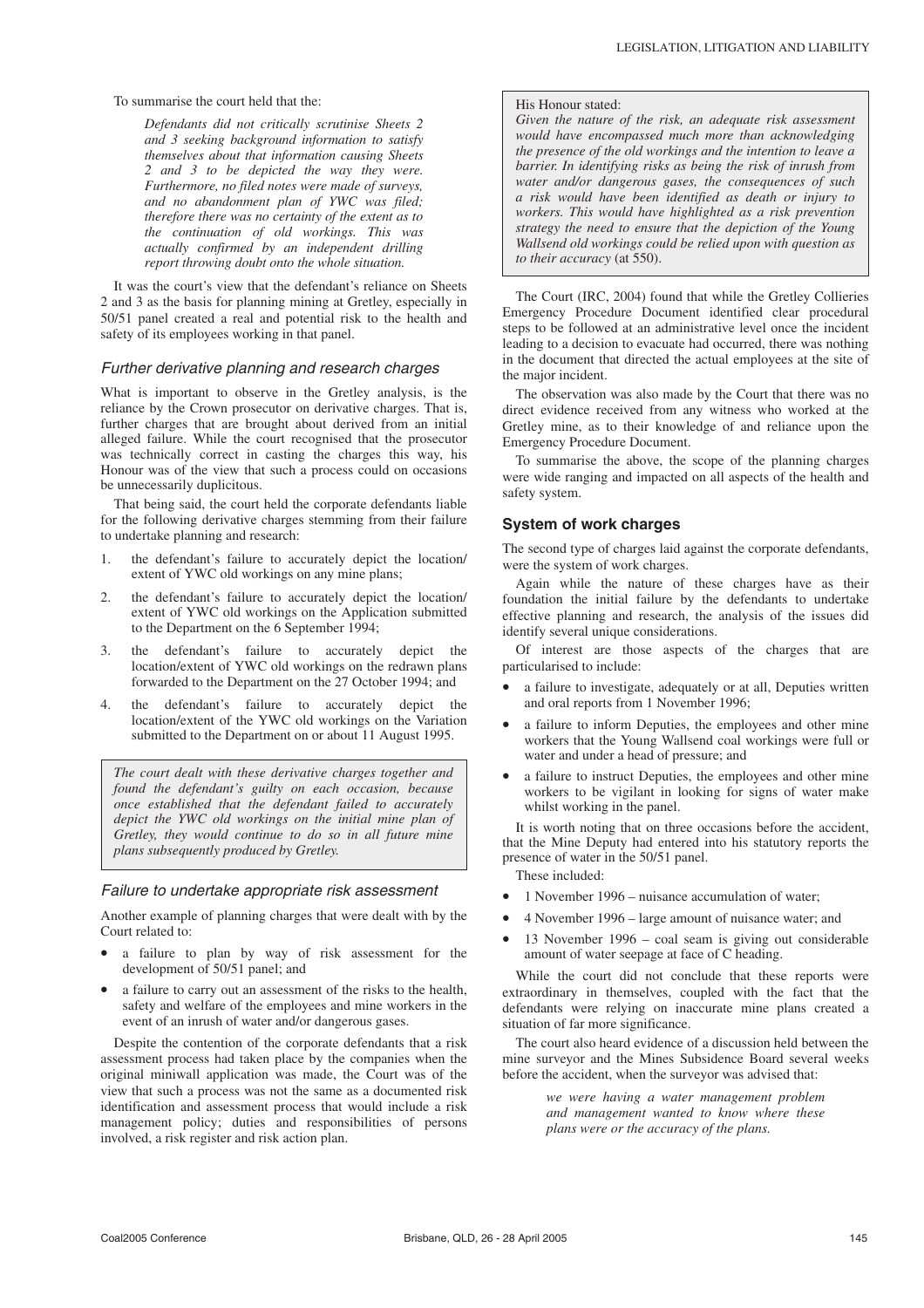Additional evidence was given as to the presence of a contractor's hydraulic drill rig that may have been brought in for drilling ahead in the 50/51 panel either scheduled for the day or the following day of the disaster.

The conclusions of the Court in relation to these charges were that the system of work charge is derivative in nature as it stems directly from the defendants' failure to properly research and assess the location and extent of the YWC old workings.

The Court held that although the mine workers knew that they were working towards old workings where they thought they were, the court held that the mine managers and workers should have been made fully aware of the YWC old workings. As a consequence, the defendants were found guilty of the system of work charges.

### **Night shift charges**

The final category of charges related to the time period for the night shift of 11.30 pm 13 November 1996 until 7.30 am on 14 November 1996.

The night shift charges were particularised in the exact same terms as the system of work charges.

Again in the case of the night shift charges, the majority of the particularised failures alleged, derived from the defendant's primary failure to properly research the location and extent of the Young Wallsend old workings.

While according to the Court these charges relied on differing factual particulars or differing aspect of primary fact in order to establish the basis of the alleged offence, for predominantly the same reasons and conclusions the majority of the failures as particularised were proven.

#### **Defences under Section 53 of the OHS Act**

#### Did the defendants do all that was reasonably practicable?

A defence under Section 53(a) requires the defendant to meet the objective test as to whether it was reasonably practicable for the defendant to have complied with the Act. In *WorkCover Authority of NSW (Inspector Byer) v Cleary Bros (Bombo) Pty Ltd* (2001) 110 IR 182 at 204, Walton J said that in assessing the merits of whether a defendant had done all that is reasonably practicable, requires a:

> *balancing of the nature, likelihood and gravity of the risk to safety occasioning the offence with the costs, difficulty and trouble necessary to avert the risk.*

In that respect the corporate defence failed.

Staunton J found that it was always reasonably practicable for the defendants to:

- plan by way of risk assessment for the development of 50/51 panel;
- carry out an assessment of the risks to the health, safety and welfare of the employees and mine workers in the event of an inrush of water and/or dangerous gases;
- plan by means of test drilling to establish the location and the extent of the Young Wallsend coal workings, prior to the development of the 50/51 panel;
- allow or not, as the case may be the operation and use of the continuous miner at the face of 'C' heading;
- prevent mining operations in the area of 50/51 panel where it had failed to ascertain the location and extent of the Young Wallsend coal workings;
- ensure that there was an adequate barrier between where the employees were working and the Young Wallsend coal workings;
- test drill, or cause test drilling to be performed to locate Young Wallsend coal workings;
- inform deputies, the employees and other mine workers that 50/51 panel was heading towards the Young Wallsend coal workings;
- inform deputies, the employees and other mine workers that the Young Wallsend coal workings were full of water and under a head of pressure; and
- instruct deputies, the employees and other mine workers to be vigilant in looking for signs of water make whilst working in 50/51 panel.

#### Defence that the corporation had no control

The second prong of the defence at Section 53(b) provides that it shall be a defence to any proceedings for the person to prove that:

*(b) the commission of the offence was due to causes over which the person had no control and against the happening of which it was impracticable for the person to make provision.*

The defendants sought a defence under this head on the basis that the existence and availability of information on the location and extent of the Young Wallsend Coal workings was not within the control of the defendants.

The court rejected that submission. It held that with the exception of one file, all other relevant information that went to researching the location and extent of the Young Wallsend Coal old workings was within the control of the defendants, in that it was readily accessible by them. Firstly, the Court observed that the defendants had the resources and personnel to enable them to carry out that task. Secondly, however, the Court was of the view that while it was correct for the defendants to assert that the errors made by the Department of Mineral Resources were not under the control of the defendants, that such a view missed the point.

*The defendants were not being held liable for the errors made by the department, but for their failure to properly research the location and extent of the workings and the consequences that flowed as a result.*

#### **Individual defendant's liability**

The decision in Gretley has caused some degree of consternation among those persons engaged within the mining industry who hold statutory appointments.

The actions commenced against the eight personal defendants comes about by virtue of Section 50(1) of the *Occupational Health and Safety Act* 1983, that states:

> *(1) Where a corporation contravenes, whether by act or omission any provision of this Act or the regulations, each director of the corporation, and each person concerned in the management of the corporation, shall be deemed to have contravened the same provision unless he or she satisfies the court that…*

*(b) he or she was not in a position to influence the conduct of the corporation in relation to its contravention of the provision, or*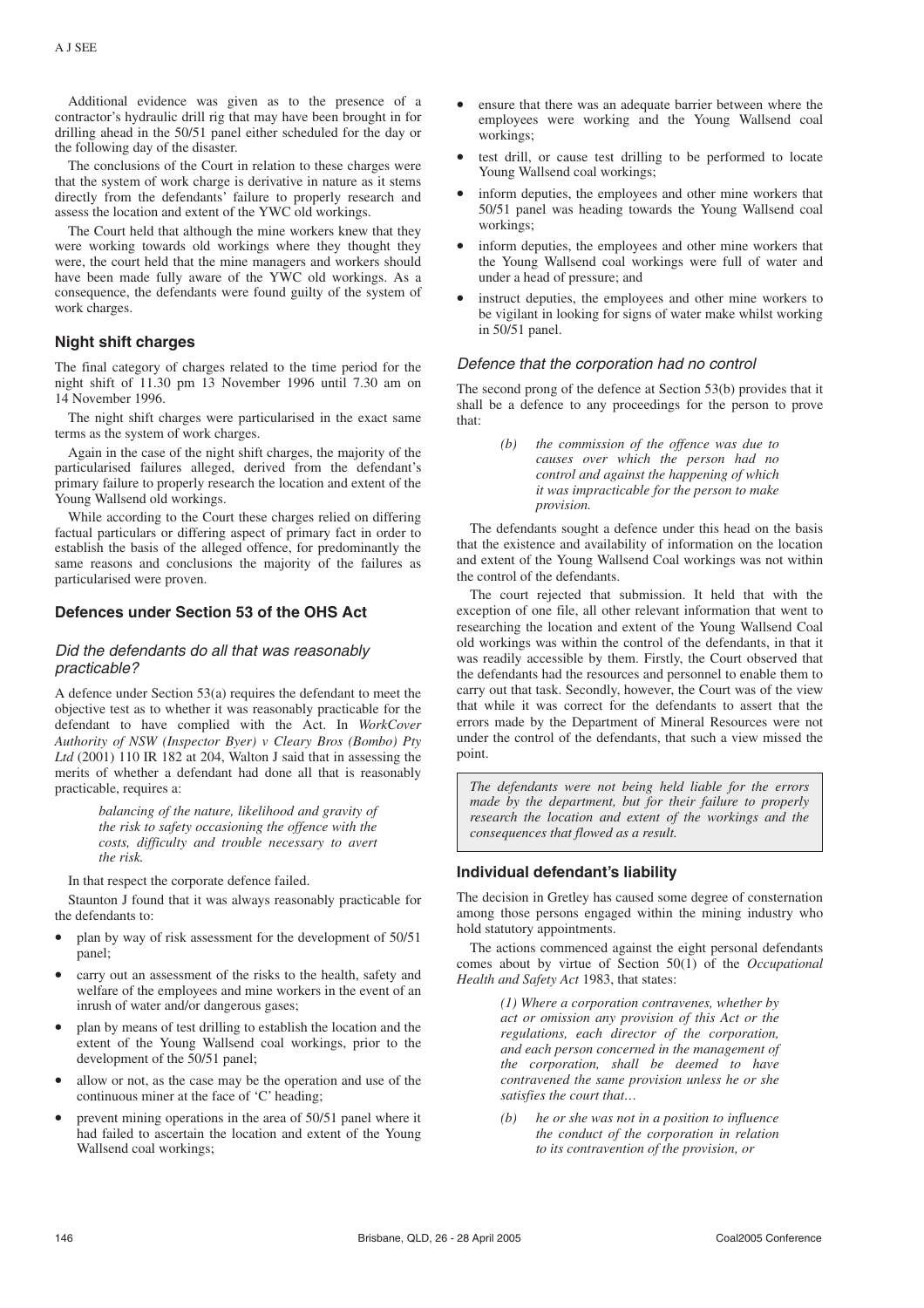#### *(c) he or she, being in such a position used all due diligence to prevent the contravention by the corporation.*

The central issue for the court to determine was whether the individual defendants were concerned with the management of the corporation beyond a reasonable doubt, and if so did they exercise due diligence to prevent contravention of the Act.

It was the view of Staunton J, that the decision-making authority and the inherent responsibility of the employee must affect the whole corporation or a substantial part of the corporation, for the employee to be 'concerned in the management of the corporation'. There must be more than participation in the activities relevant to the responsibility and work undertaken at the mine.

*In other words for an employee to be 'concerned in the management of the corporation' their responsibilities must go beyond the statutory functions under the Coal Mining Regulation Act.*

#### **Were the personal defendants concerned in the management of the corporation?**

In the case of the Gretley mine manager he was appointed as a general mine manager as well as a statutory mine manager. The significance of this according to the court, was the corporate title intended to encompass a broader range of duties associated with the total management of the business, far more than just the statutory function.

For example, there was evidence of the general mine managers' roles in the total management of the corporation. He attended and participated in meetings within the broader management structure of the corporate parent Oakbridge, and as part of that role was involved in the marketing, financial, direction and policy decisions of the corporate parent.

In addition, the Court heard that the general mine managers at Gretley implemented and oversaw the corporate safety meetings of Oakbridge, forming complex safety policies at various Oakbridge mines, including Gretley.

All of these responsibilities that were inherent in the role of the general mine manager, provided evidence that the position was one that was concerned with the management of the corporation. Yet that in itself is insufficient to establish a personal defendant. To do so requires a personal responsibility in the management of the corporation that includes some practical connection with the causal act or omission of the corporation.

*In the case of the general mine managers, their practical connection with the corporate defendant's failure to properly research the location and extent of the YWC old workings was established when they had signed applications for miniwall approval to the Department of Mineral Resources, where the application mentioned that the Borehole Seam workings are 'full of water' and 'don't pose a danger to Gretley workings.*

#### Role of surveyor

In determining whether the Gretley mine surveyor was concerned with the management of the corporation, the court considered the duties of the surveyor as contained in Clause 8 of the *Coal Mines Regulation (Survey and Plan) Regulation* 1984.

Particularly relevant were the duties located at subclauses (c), (f) and (g) as follows:

> *(c) draw attention of mines' employees or officials to any neglect or deviation from centres, marks, or instructions given, and*

*shall report to the manager of the mine any deviation considered by the mine surveyor excessive or outside deviation limits set by the manager…*

- *(f) prepare, or supervise preparation of all plans, drawings and sections required to be prepared or kept by this Regulation or Surveying and Drafting Instructions and shall certify the accuracy of all such plans, drawings and sections in writing thereon*
- *(g) where the mine surveyor has any doubt as to the accuracy of any plans, drawings or sections of the mine not prepared by the mine surveyor, or under the supervision of the mine surveyor, which may have an effect upon the working and operation of the mine or the safety of persons at the mine, draw such doubt to the attention of the manager of the mine.*

In terms of the first tranche of the management test, the court determined that the mine surveyor had certified the accuracy of the incorrect mine plans. These plans were then utilised in supporting decisions taken at management level of the organisation to depict proposed future mining activity and the extent of current workings, and workings that have been abandoned.

This was sufficient for the court to determine that Gretley's mine surveyor was concerned in the management of the corporation. The Court was also of the view that the mine surveyor had a practical connection, through decision making and advice, between the corporate defendants and the primary failure of the corporate defendants to properly research the location and extent of the YWC old workings.

#### Role of under manager

In determining whether Gretley's under managers were concerned with the management of the corporation, the court looked to the statutory responsibilities of the under manager as contained within Section 41 of the *Coal Mine Regulation Act* 1982.

There was no evidence of any delegation of managerial responsibility by the mine manager to the under managers in accordance with Section 56 of the Act. In addition, Clause 9 of the *Coal Mines Regulation (Managers and Officials – Underground Mines) Regulation* 1984 causes the under managers to be responsible for mine safety only to the extent of the under managers' jurisdiction. On that basis, the under managers were not held personally liable.

# **Due diligence required to avoid contravention of Section 50**

The second prong of determining the case against the personal defendants once found to be concerned with the management of the corporation, requires an examination of the due diligence employed by those persons.

#### The case of the mine manager

In the case against the mine managers, the court held that evidence indicates they were in a position to influence the conduct of corporations regarding the contraventions of NWCC and Oakbridge already established under s15(1) and s16(1) of the *Occupational Health and Safety Act* 1983.

It was established that the mine managers did not use all due diligence to prevent contravention of the Act by either NWCC or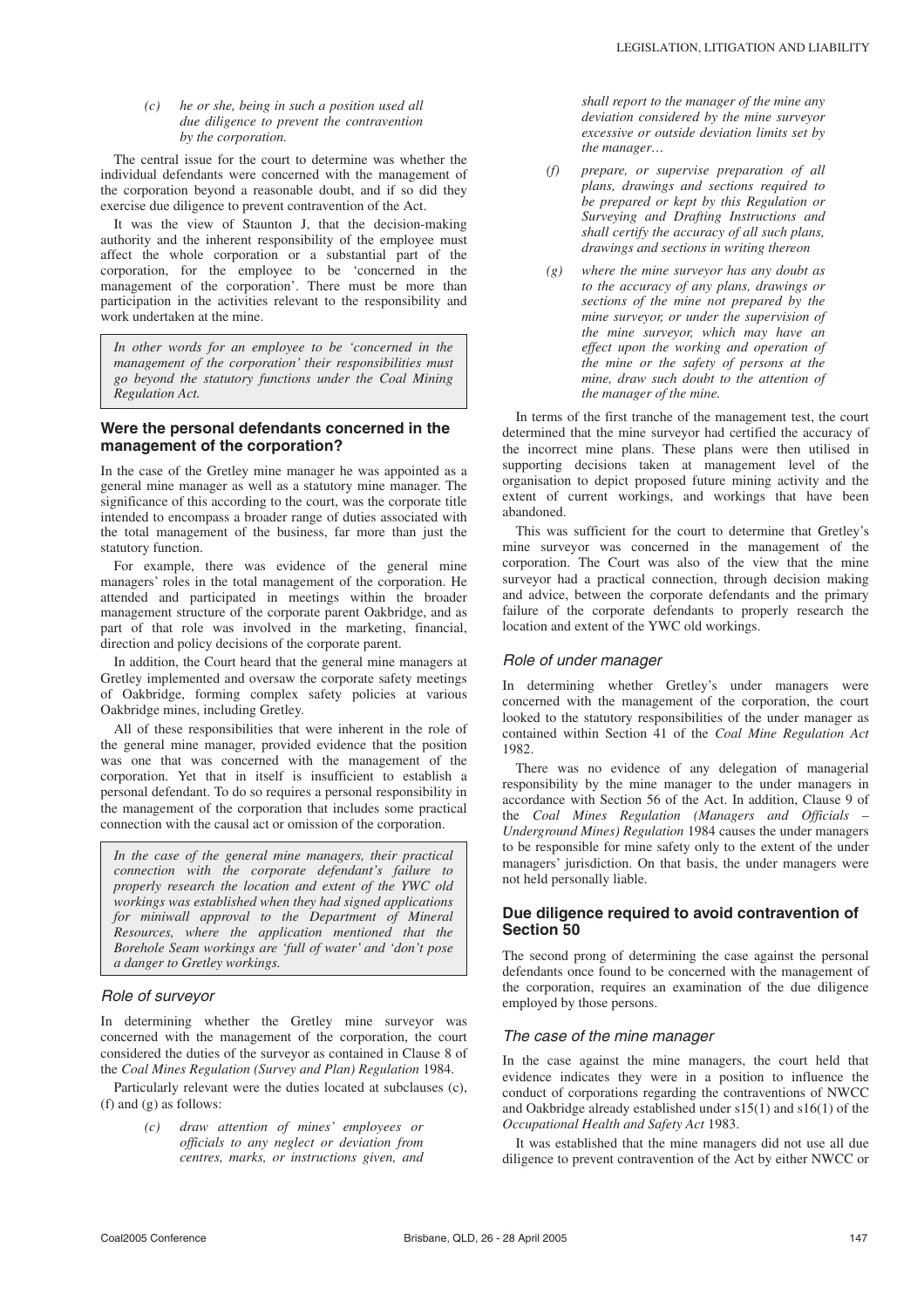Oakbridge. The mine managers signed and approved plans and applications regarding approved plans of the previous mine surveyor of Gretley when the original applications were made to the DMR in 1994 and 1995.

These plans made by the previous mine surveyor incorrectly depicted on Sheet 3 the presumed old workings of YWC. Therefore the court held that the mine managers failed to discharge their statutory responsibilities under Section 37 of the Act and Part 3 of the *Coal Mines Regulation (Methods and Systems of Working – Underground Mines) Regulation 1984.*

In addition, the mine managers advised and were involved in corporate decision making through their participation in Oakbridge's corporate strategic planning meetings regarding proposed mining activities at Gretley.

The Court found that Section 37 (2)(h) of the Act is quite clear with respect to the statutory responsibilities of the mine manager. That person must ensure that he or she possesses all available information regarding surroundings, the actual mine, and safety. The court held that it was clear that as the under managers at Gretley did not know of the extent of the YWC old workings and the potential for inrush of water, that the mine managers must have failed in meeting their obligations under the Act.

On this basis, Staunton J held that the mine managers did not exercise due diligence to prevent the contraventions by NWCC and Oakbridge occurring.

#### The case of the Surveyor

In assessing whether the mine surveyor exercise all due diligence, his Honour stated that by certifying the accuracy of mine plans relevant to Gretley, that the mine surveyor took on the liability this invites. According to Staunton J, it was clear that the mine surveyor did not use all due diligence to research the correct location and extent of the YWC old workings to prevent contraventions by NWCC and Oakbridge.

In certifying significantly incorrect mine plans that had been made before his employment, although the mine surveyor isn't liable under the planning, research and assessment charges, he does incur liability for not exercising due diligence.

The court established that based on such evidence, that it was apparent that the mine surveyor, being involved in the management of the corporation, did not exercise due diligence to prevent NWCC and Oakbridge from contravening sections 15 and 16 of the *Occupational Health and Safety Act* 1983.

# **Lessons learnt from Gretley thus far**

The ultimate result of Gretley is unlikely to be known for some time. What is clear though from this potted analysis of the issues is that the expansive nature of the safety and health responsibilities under the coal mining safety and health law cannot be understated. The implications for the coal mine operator and the statutory delegates such as the site senior executive are significant.

Consider for example, the implications of the planning activity, the reliance on departmental supplied mining plans and the spiralling effect that the inaccuracies of the mine plans produced on this occasion. Of significance also in this case, is the impact on the individual statutory appointee, particularly where that person is concerned with the management of the corporation.

While no doubt the further appeal against this decision is likely to produce a similar smorgasbord of issues to consider, the lesson to be learnt by all stakeholders is the sheer extent and significance of the mining safety and health management system.

# **THE GRASSTREES DECISION: A QUESTION OF INTERPRETATION**

By way of contrast and in a much more concise way, I wish to turn to the issues raised in the case of *Construction, Forestry, Mining and Energy Union v State of Queensland and AngloCoal (Grasstrees Management) Pty Ltd.*

The Grasstrees mine is located near Middlemount in Central Queensland.

The central issue in the Grasstrees' dispute was whether the underground mine required a third shaft in order to comply with Section 296(1) of the *Coal Mining Safety and Health Regulation* 2001 (Qld).

Section 296(1) provides:

*The site senior executive must ensure the mine has at least two trafficable entrances ('escapeways') from the surface that are separated in a way that prevents any reasonably foreseeable event happening in one of the escapeways affecting the ability of persons to escape through the other escapeway*

*The applicant's case was that the two shafts at the mine, while trafficable entrances and thereby escapeways, were not adequately separated because a reasonably foreseeable event happening in one of the escapeways, could affect the ability of person to escape through the other escapeway.*

Put simply, did the two present escapeways, one of which was a ventilation shaft only, have to be separated by a third escapeway for health and safety purposes in the event of one of the escapeways being unavailable.

# **Determining an acceptable level of risk**

In considering this question, the Supreme Court of Queensland turned to a number of fundamental principles. Firstly, what is an acceptable risk of injury?

Section 29(2) of the *Coal Mining Safety and Health Act* 1999 sets out what is an acceptable level of risk from a mining operation.

*In determining whether risk is within acceptable limits, regard must be had to:*

- *a. the likelihood of injury to a person rising out of the risk; and*
- *b. the severity of injury or illness.*

At the heart of this issue, was the applicant's concern of the incapacity of the existing system in the case of fire. That is, that a fire in the intake shaft would contaminate the air by producing smoke, reducing the oxygen content of the air and producing carbon monoxide, with the result being that the contaminated air would inevitably flow through the roadways and the exhaust shaft.

In assessing this issue, the Court turned to Section 37 of the Regulation that deals with the requirements for a coal mine's safety and health management system, including issues relating to fire prevention and control, as well as the standard operating procedures. The legislation makes it clear that a risk of injury being at an acceptable level is dependant on the risk's likelihood and severity.

*The case for the applicant was that if the two escapeways in a mine are not adequately separated, in the event of a fire, the likelihood of injury to a person arising out of that risk, and the severity of that injury, are very real.*